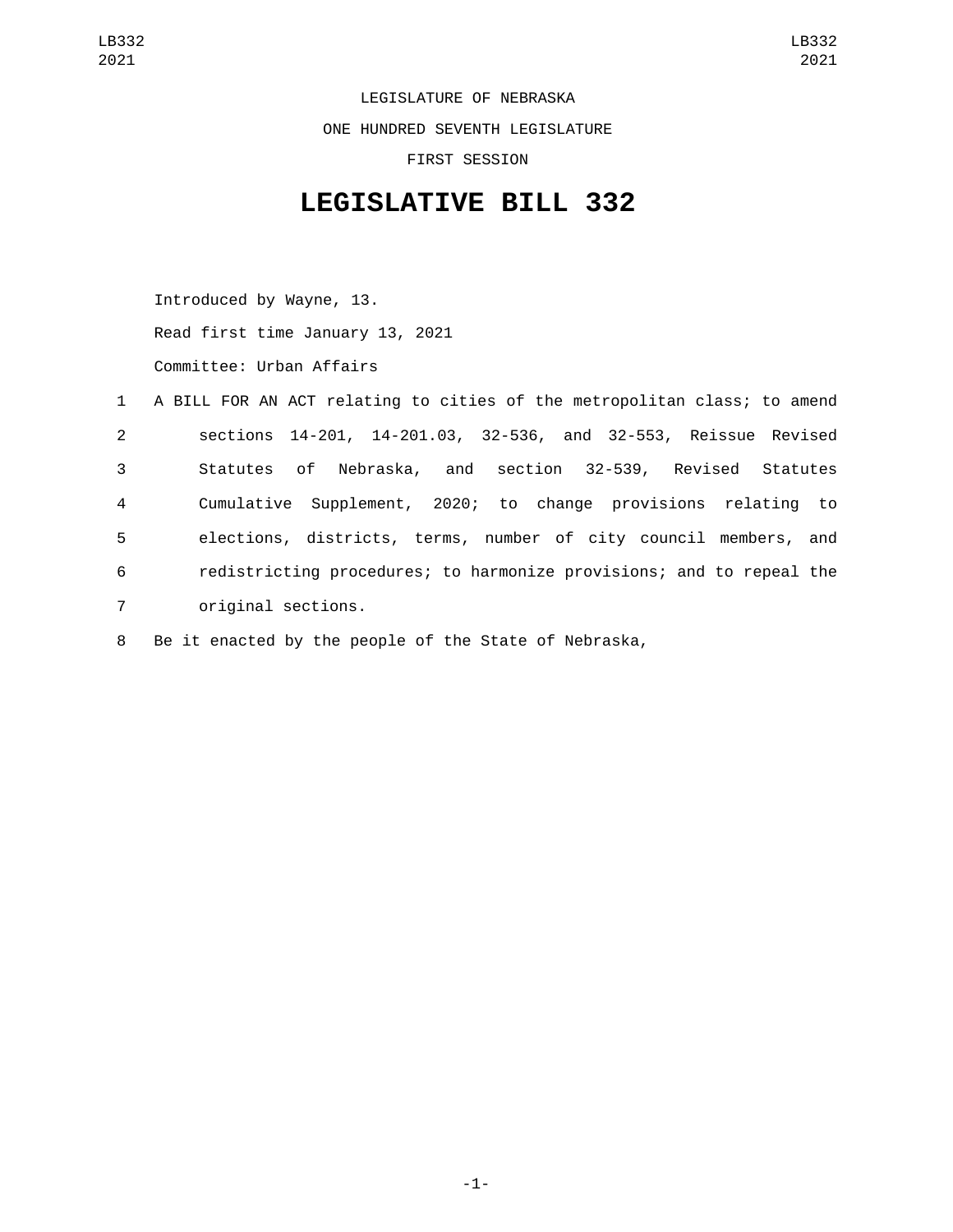Section 1. Section 14-201, Reissue Revised Statutes of Nebraska, is 2 amended to read:

 14-201 In any city of the metropolitan class, city seven council members shall be elected to the city council as provided in section 32-536. The general city election for the election of elective officers of cities of the metropolitan class shall be held on the first Tuesday after the second Monday in May 1993 and every four years thereafter. The terms of office of such city council members shall commence on the fourth 9 Monday after such election.

 Sec. 2. Section 14-201.03, Reissue Revised Statutes of Nebraska, is 11 amended to read:

 14-201.03 (1) Except as provided in subsections (2) and (3) of this section, the The election commissioner in any county in which is situated a city of the metropolitan class shall divide the city into seven city council districts of compact and contiguous territory. Such districts shall be numbered consecutively from one to seven.

 (2) Beginning with the general city election in 2025, the election commissioner in any county in which is situated a city of the metropolitan class shall divide the city into nine city council districts 20 of compact and contiguous territory. Such districts shall be numbered 21 consecutively from one to nine.

22 (3) One city council member shall be elected from each district, except that the city council members elected or appointed to serve the districts created under subsection (1) of this section shall continue to serve such districts until the terms of office of the city council members elected to serve the districts created under subsection (2) of this section commence pursuant to section 14-201. The city council shall be responsible for redrawing the city council district boundaries 29 pursuant to section 32-553.

 Sec. 3. Section 32-536, Reissue Revised Statutes of Nebraska, is 31 amended to read:

-2-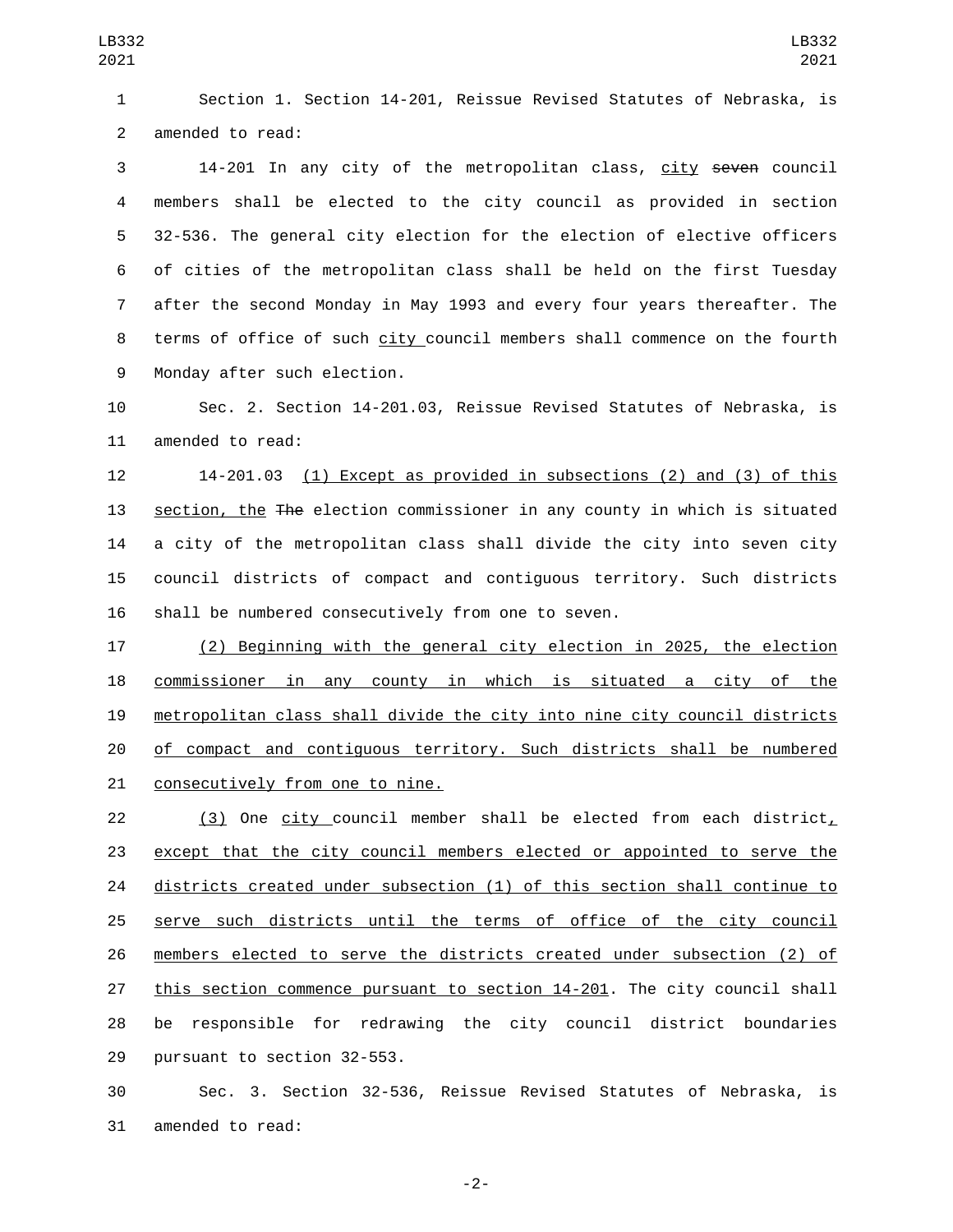32-536 (1) In a city of the metropolitan class, until the general city election in 2025, seven city council members shall be elected to the city council for terms of four years at the general city election in 1993 4 pursuant to section 14-201.

 (2) Beginning with the general city election in 2025, nine city council members shall be elected to the city council for terms of four 7 years pursuant to section 14-201.

 (3) One city council member shall be nominated and elected from each of the districts into which the city is divided pursuant to section 14-201.03. The city council members shall meet the qualifications found 11 in sections 14-204 and 14-230.

 Sec. 4. Section 32-539, Revised Statutes Cumulative Supplement, 13 2020, is amended to read:

 32-539 (1) In a city which adopts the commission plan of government pursuant to the Municipal Commission Plan of Government Act, the number of city council members shall be determined by the class and population of the city. In cities having two thousand or more but not more than forty thousand inhabitants as determined by the most recent federal decennial census or the most recent revised certified count by the United States Bureau of the Census, there shall be five members, in cities of the primary class, there shall be five members, and in cities of the 22 metropolitan class, there shall be nine seven members. Council members shall be elected from the city at large. Nomination and election of all council members shall be by nonpartisan ballot. The mayor shall be 25 elected for a four-year term.

 (2) If a city elects to adopt the commission plan of government, the council member elected as the commissioner of the department of public works and the council member elected as the commissioner of the department of public accounts and finances shall each serve a term of four years and the council member elected as the commissioner of the department of streets, public improvements, and public property and the

-3-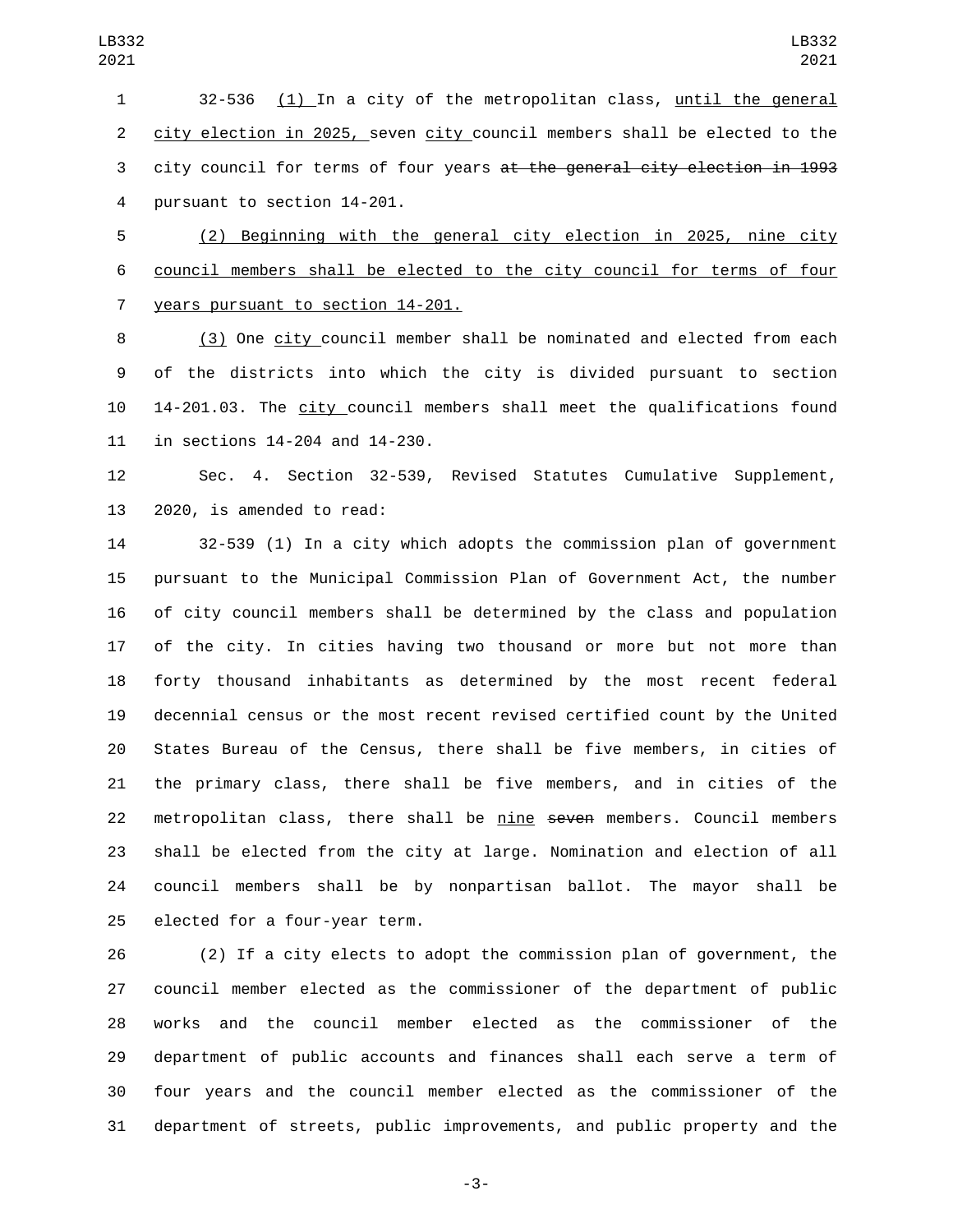council member elected as the commissioner of the department of parks and recreation shall each serve a term of two years. Upon the expiration of such terms, all council members shall serve terms of four years and until their successors are elected and qualified.4

 (3) Commencing with the statewide primary election in 2000, and every two years thereafter, candidates shall be nominated at the statewide primary election and elected at the statewide general election 8 except as otherwise provided in section 19-405.

 Sec. 5. Section 32-553, Reissue Revised Statutes of Nebraska, is 10 amended to read:

 32-553 (1) When any political subdivision except a public power district nominates or elects members of the governing board by districts, such districts shall be substantially equal in population as determined by the most recent federal decennial census. Any such political subdivision which has districts in place on the date the census figures used in drawing district boundaries for the Legislature are required to be submitted to the state by the United States Department of Commerce, Bureau of the Census, shall, if necessary to maintain substantial population equality as required by this subsection, have new district boundaries drawn within six months after the passage and approval of the legislative bill providing for reestablishing legislative districts. Any such political subdivision in existence on the date the census figures used in drawing district boundaries for the Legislature are required to be submitted to the state by the United States Department of Commerce, Bureau of the Census, and which has not established any district boundaries shall establish district boundaries pursuant to this section within six months after such date. If the deadline for drawing or redrawing district boundary lines imposed by this section is not met, the procedures set forth in section 32-555 shall be followed.

 (2) Except as otherwise provided in section 14-201.03, the The governing board of each such political subdivision shall be responsible

-4-